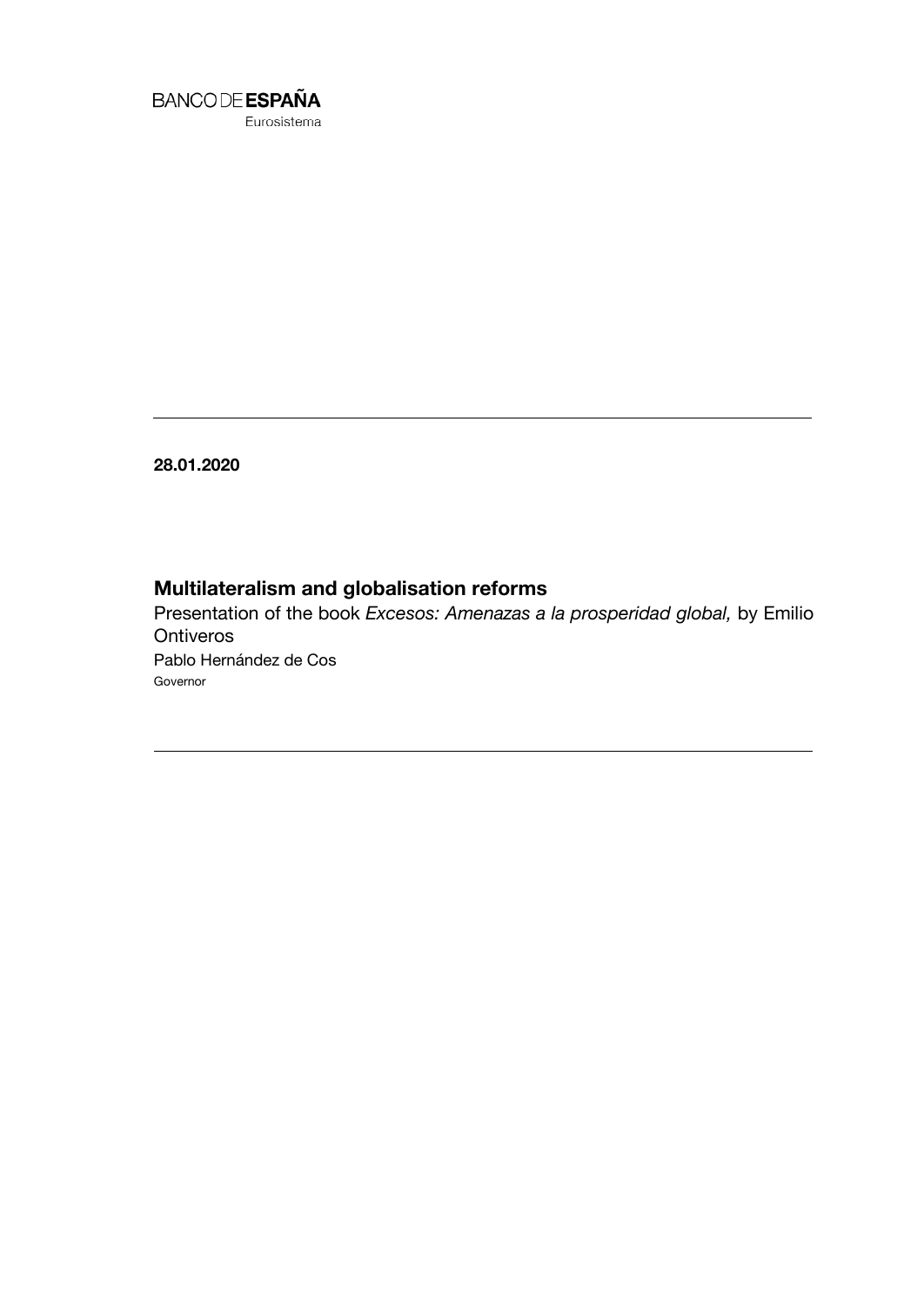Good evening Honourable Minister and Authorities, ladies and gentlemen.

It is an honour to be here at the presentation of Professor Emilio Ontiveros's book *Excesos: Amenazas a la prosperidad global (Excesses: Threats to global prosperity),* and to share some thoughts with you on the subjects it addresses.

As has habitually been the case in his extensive academic and popularised work, Professor Ontiveros hits the nail on the head in his analysis of one of the main challenges posed by the current international landscape: the characterisation of and the risks associated with the economic and financial globalisation witnessed in recent decades. His work is immense, as it requires deep-seated knowledge of the wealth of interrelated factors that shape the highly complex and changing economic, political and social situation at present. As is also habitual for the author, he is successful in his venture: he presents a profound and well-structured analysis of the issue. And one that is, moreover, reader-friendly and comprehensible. Our congratulations, Emilio.

#### 1. The book's main line of argument

As Professor Ontiveros rightly says, the globalisation and growing openness of economies to the flow of trade, finance, persons and knowledge, lauded by many just some years back as the fundamental driver of global economic development, is now questioned by significant economic, political and social agents, at least in its current form.

Among the causes behind this, the author highlights how the opening up and globalisation of economic relations has promoted the rise of new emerging powers – with China to the fore – on the global stage. These powers are significant not only economically, but also politically and geo-strategically. This has resulted in the growing complexity of global governance and in a rivalry that currently threatens to break the multilateral arrangements in force since the Second World War. We should recall that Chinese membership of the WTO was not accompanied by a parallel process involving its transformation towards a market economy. Indeed, China retained high export subsidies, was hardly open to foreign investment and pursued industrial and technological policies that distorted international relations. This has prompted continuous complaints by the Western powers.

Partly, one of the arguments behind the protectionist reaction led most recently by the United States has been the WTO's inability to correct these distortions. Yet it should be stressed that the US shift towards bilateralism in international relations has significant consequences, beyond merely trade considerations, that stretch to the struggle for leadership of technological developments and, more generally, to an effort to sustain a privileged position in the economic and political arenas. The United States is not an isolated case in the shift. And undoubtedly bilateralism, linked in part to free market economy constraints, has gained weight recently in how other nations operate globally.

In any event, as the author points out, what is true is that the shift to protectionist-style policies – commercially and geopolitically – threatens to break the multilateral global governance arrangements in force. Paradoxically, the United States had led these arrangements over recent decades. Now, there is a consequent danger for global prosperity. The redistribution of power among a growing number of players entails the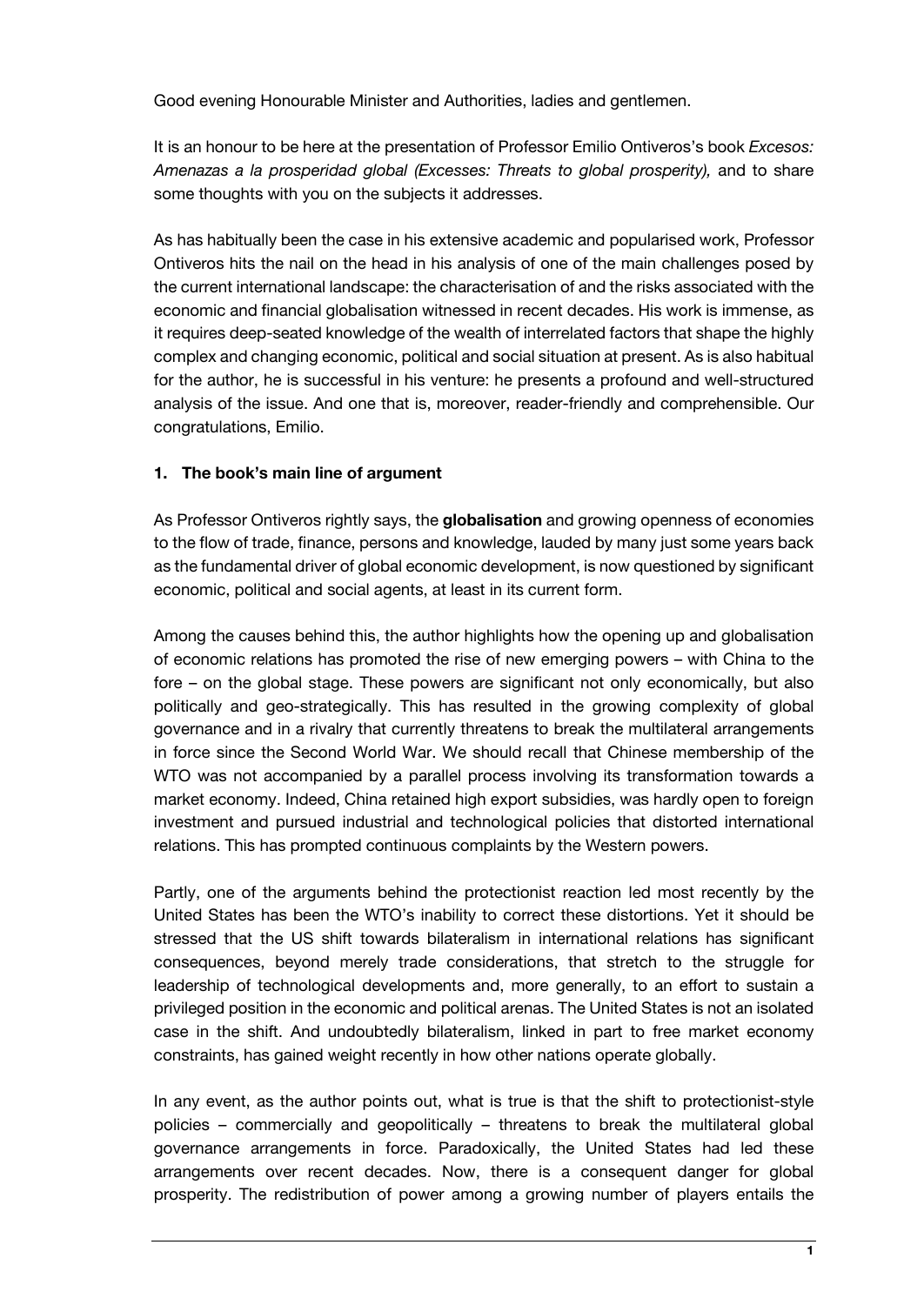replacement of the multilateral international cooperation arrangements with a new, more fragmented, decentralised and informal system as regards decision-making, in which bilateral and regional solutions trump multilateral agreements.

Another characteristic feature of globalisation recently has been the onrush of the **digital** revolution and the roll-out of new communication and information technologies. These are driving radical changes in the economy, in society, in how we understand labour relations and in investment and consumption decisions.

As the author indicates in the book, we are yet to fully discern the possibilities that artificial intelligence, robotisation and quantum computing can offer in the different facets of our lives. Professor Ontiveros also emphasises the risks and threats the application of these new technologies entails, e.g. the control of individuals, the invasion of privacy, the concentration of market power in the Big Tech companies, inequality and the exclusion of those who fail to adapt.

Adding to globalisation and technical change is the **demographic challenge**. This poses fundamental challenges to growth, productivity and the sustainability of public finances in numerous economies. Migratory problems and those arising from unstoppable urbanisation have also become priorities given their implications for economic, social and environmental development.

With all these ingredients, the author's main line of argument in the book is that globalisation, bound up with intense technological changes and the deregulation of economies, has contributed to generating uneven economic growth, a prevalence of the financial over the real economy, a concentration of market power in major corporations (which has stifled competition) and a deterioration in the environment.

These are the "excesses" to which the title of the book refers. And, according to Professor Ontiveros, they must be tackled by reformulating the capitalist system and the multilateral governance framework. With this reformulation, Professor Ontiveros suggests governments and public institutions should play a more active role when regulatorily mitigating market failings and oversee compliance with the rules. In his view, that would also serve to ensure the use and efficient, but fair, distribution of resources along with more inclusive and sustainable growth.

#### 2. Some thoughts

I would like to delve now into some of these aspects which, admittedly, are essential for preventing the threats so rightly identified by Professor Ontiveros from materialising.

We should not forget that the Bretton Woods Agreements, and the principles of universality and cooperation underpinning them, were the multilateral and cooperative response to the unilateral protectionist measures pursued in the 1930s and which exacerbated a situation of severe economic contraction. As I recently remarked<sup>1</sup>, the pillars acting as a basis for

j

<sup>&</sup>lt;sup>1</sup> See the opening address "Global imbalances and capital flows in the era of new technologies", at the conference bearing the same name organised by the Banco de España and the Reinventing Bretton Woods Committee. Available at https://www.bde.es/f/webbde/GAP/Secciones/SalaPrensa/IntervencionesPublicas/Gobernador/Arc/Fic/hdc100919.pdf.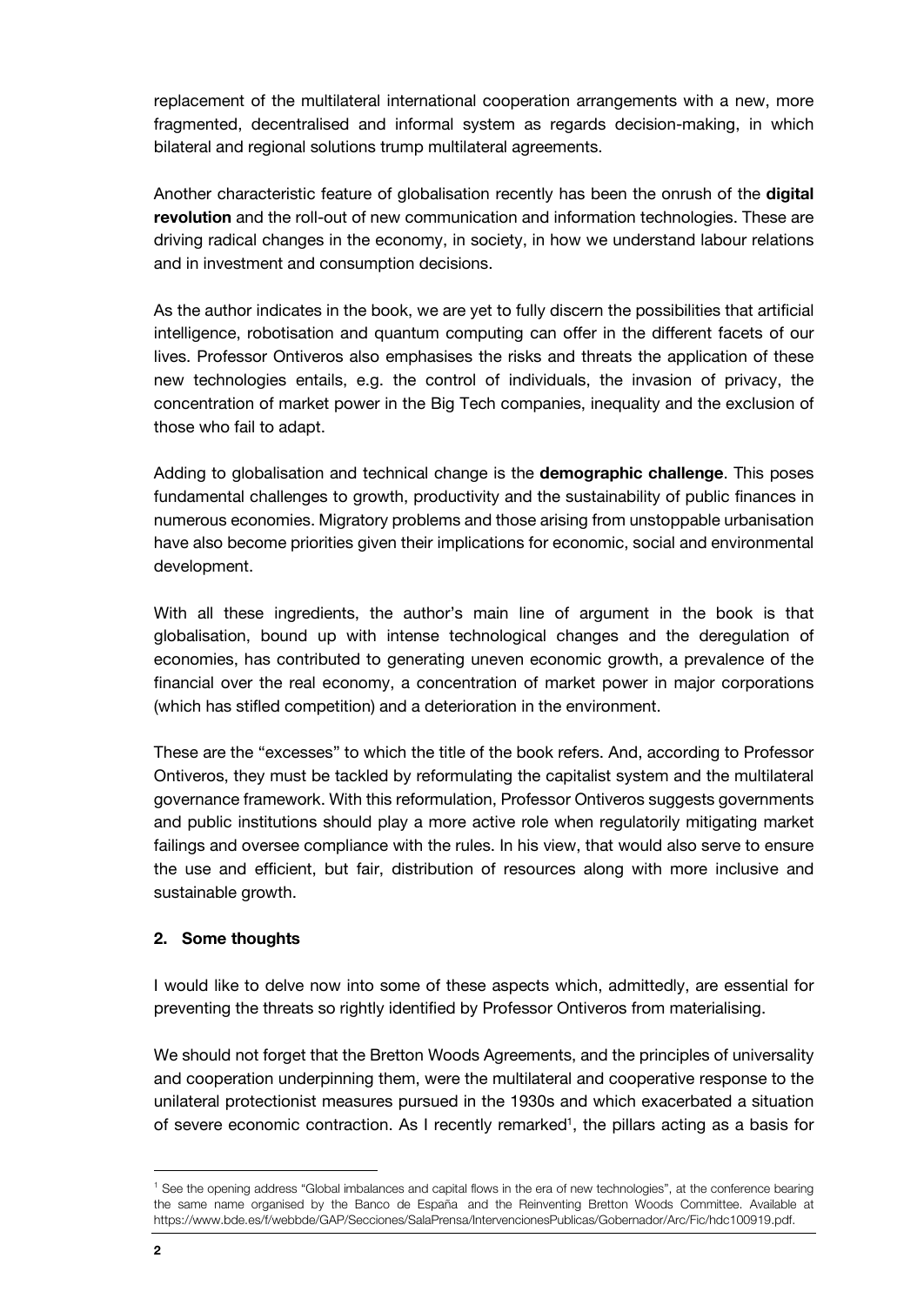fundamental institutions for the global economy such as the WTO and the IMF were complemented by certain mechanisms and procedures. The aim thereby was to ensure they fulfilled their mission and to resolve potential conflicts on the basis of the principles of justice and equity for all the participating States. Such arrangements have, for decades, enabled the containment of certain unilateral actions.

From my standpoint, and taking stock, the liberalisation of trade and financial exchanges in recent decades under these institutions has made, and continues to make, a net positive contribution to global growth. This has, moreover, helped improve substantially the opportunities for development, especially in the poorest countries, drastically reducing inequality and extreme poverty globally, at least at a pace never previously seen.

Accordingly, these principles and institutions are, for me, as necessary today as they were then.

However, the world has seen far-reaching change in the past 75 years. Currently, the setting of rapid transformation means some adjustments are needed to update international economic governance. Specifically, one of the key challenges at present is to improve the adaptation of the multilateral rules-based system in force since the Bretton Woods Agreements to the current circumstances and to future challenges.

In parallel, the illusion of progress may unquestionably have led us to be somewhat naive in failing to properly assess the potential adverse consequences that globalisation and, above all, the rapid parallel process of technical change may have had for certain segments of the population, and for free-market structures and institutions. Rising inequality within countries, including the developed economies, has dented citizens' confidence in the ability of the political and economic system to respond to their yearning for generational improvement. That is contributing to reconsideration of certain key elements behind the functioning of our open societies.

Thus, a second lesson to be drawn from globalisation is that we should design instruments and policies aimed at increasing opportunities for all and ensuring that the defining features of our societies, such as individual and collective progress, are strengthened.

### a. Strengthening and re-designing multilateral institutions

Because I am firmly convinced that the globalisation of economic relations goes hand-inhand with enhanced overall well-being, I consider it a priority to strengthen the workings of multilateral institutions and, in particular, of the WTO. Here, too, we should acknowledge that, when assessing the capacity of the WTO to absorb changes, we have perhaps underestimated the risks associated with the  $-$  at times rushed  $-$  opening up of certain emerging economies, especially China's entry on the international stage.

At the risk of over-simplifying, we could say that we had a system designed to tackle the elimination of tariffs, but not one optimised to address the complex tangle of non-tariff barriers and agricultural and industrial policies that influence trade flows to differing degrees. It is thus necessary to make changes to the multilateral system that prevent trade-distorting practices and, at the same time, to adapt this institution both to the new circumstances and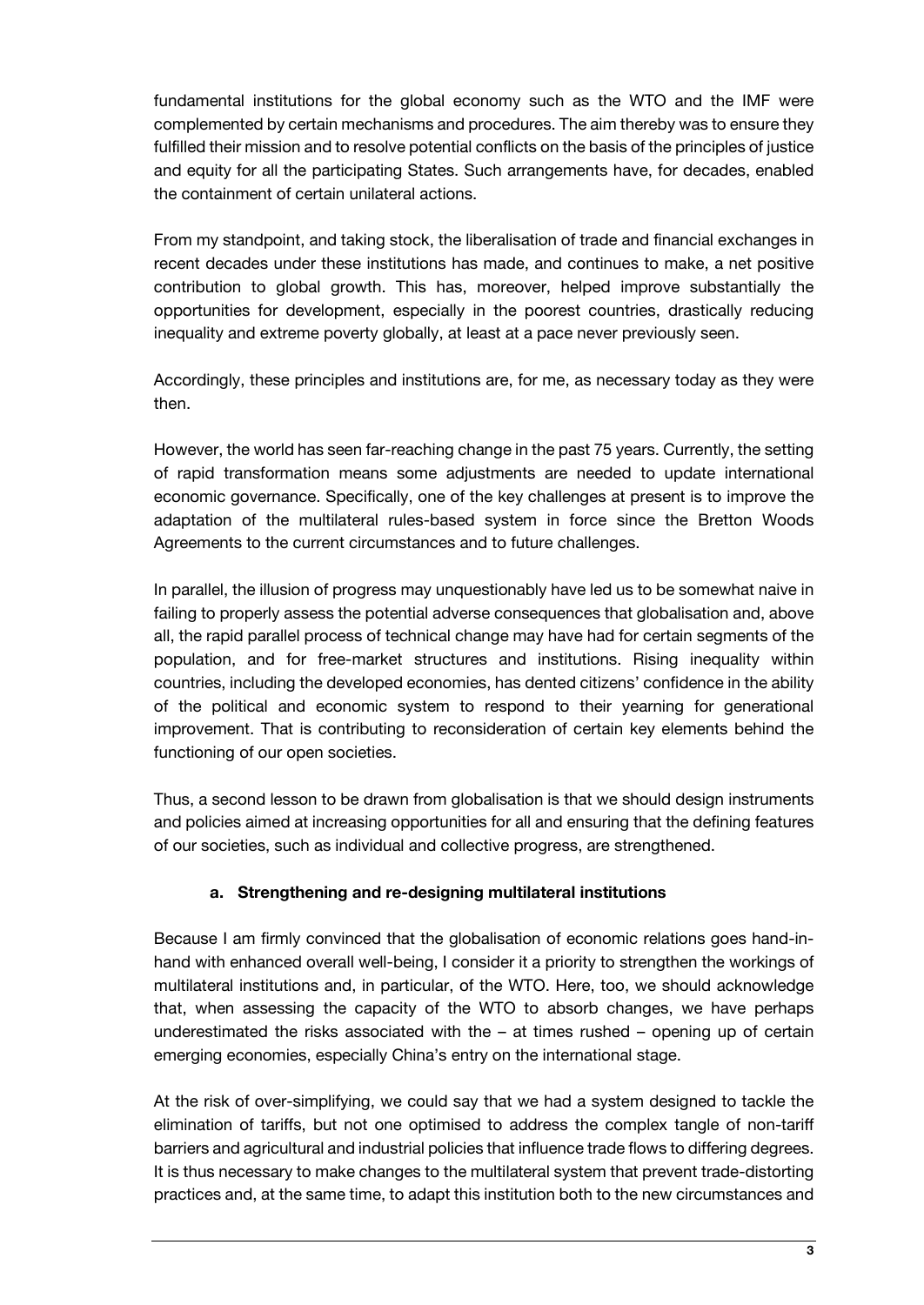to the new challenges posed by e-commerce and the protection of intellectual property, among others.

One of the biggest future challenges, then, for the WTO and, generally, for the system of international institutions is how to change so as to be able to integrate the major global players: one (the United States) is tempted by bilateralism and the other (China) by retaining a model of State capitalism that is hardly compatible in the medium term with an open world subject to multilateral rules. The EU, long-accustomed to preventing the heterogeneity of their economies from hampering the progress brought by economic integration, must take an essential lead on this matter.

The WTO's conflict-resolution system has been pivotal to the sound functioning and predictability of the system. And this is why a solution must be found to the current blocking of appointments to the Appellate Body.

Significantly, a system of trade relations based exclusively on bilateral agreements is not the best solution. These usually give rise to a degree of "trade deviation" that detracts overall from the positive effects of "trade creation". Moreover, bilateral agreements may promote an asymmetrical system of international relations in which the most influential countries ultimately impose their priorities and demands on the rest.

In the financial arena, the difficulties of reforming IMF governance and the perception that its resources might be insufficient in the event of a severe crisis have led regional financial agreements to proliferate. There has been a shift from a multilateral system to one more decentralised and fragmented. In this new system of global financial governance, we must acknowledge that regionalism and multilateralism can be compatible, as some problems are regional and are better resolved at that level. Indeed, regionalism and multilateralism are not mutually exclusive; rather, they can support and complement one another, generating synergies that strengthen the global financial safety net. In this connection, coordination among the different elements should be reinforced, departing from the basis that a regional system can complement, but not replace, that of the IMF.

In this respect, I believe the IMF continues to play an essential role for several reasons. First, because of its unique experience and knowledge of crisis-management. Second, because the IMF's participation in the design of adjustment programmes provides an objective perspective that regional institutions may occasionally not offer and which, moreover, is respected both by national authorities and by the private sector. Third, because in the case of interconnected economies, the IMF's participation can dissipate the potential regional concentration of risks. Fourth, because the IMF is the only institution capable of mobilising a substantial amount of resources if a global crisis occurs.

A good example of how institutions can adapt and react to challenges is the approval of the banking regulation reform package known as Basel III by the Basel Banking Supervision Committee. This, along with the work by the Financial Stability Board in the general financial field, has allowed many of the shortcomings identified by Professor Ontiveros in the preglobal financial crisis framework to be tackled. The aim of these reforms has precisely been to strengthen banking regulation, supervision and practices internationally for the sake of financial stability. In addition, efforts are under way to adapt this regulatory framework for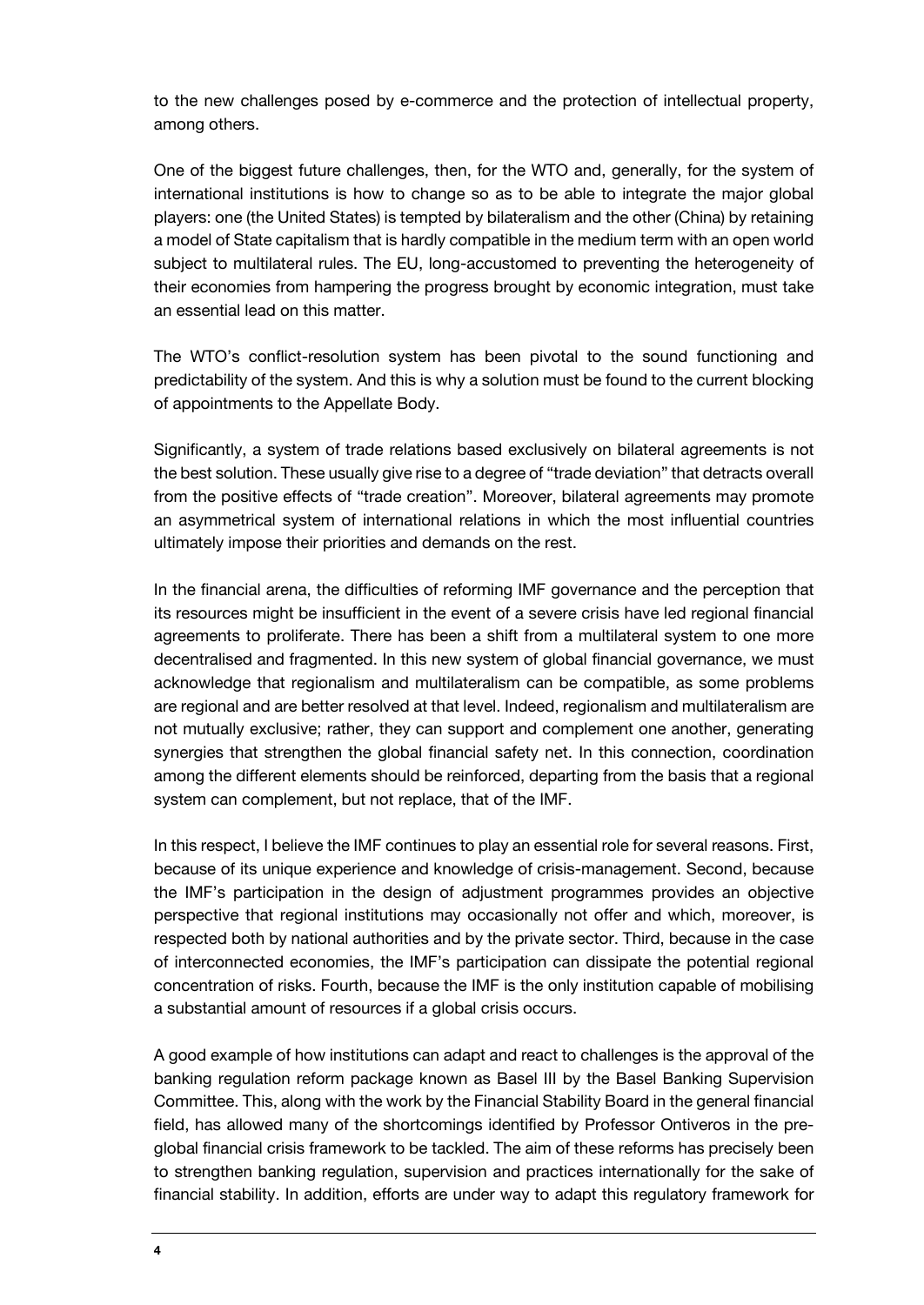the entry of new competitors, such as Fintech and Big Tech companies*,* so as to safeguard savers and the integrity of their privacy, along with level playing field conditions.

In short, multilateral organisations remain pivotal. And this is why they should be reformed and adapted to the new circumstances and be more flexible, cooperative and complementary to the new plurilateral institutions that have arisen at regional level, while becoming more transparent, democratic, representative and subject to public scrutiny. We must also equip the multilateral system and its benefits to the public at large with greater visibility, so it may recoup its legitimacy and the support of citizens. This is why I particularly want to thank Emilio Ontiveros for his dedication, not only in today's book, to popularising these subjects among those not necessarily expert in the matter.

## b. Re-designing national policies

Yet to attain their maximum effectiveness, improvements in global governance should be matched by national economic policies conducive to ensuring the benefits of globalisation reach all citizens. Indeed, while globalisation has general equilibrium aggregate effects that are admittedly positive, it may also have an adverse impact – as Professor Ontiveros states in his latest work – on specific sectors and groups. It is important to attempt to minimise these effects.

Improvements in education and active employment policies providing for the readier redeployment of the unemployed are an essential element in this challenge. The impact of population ageing should also be prioritised by the authorities. Specifically, social insurance systems will have to progressively adapt so as to make sufficiency and intergenerational equity compatible, and for the sake of their own financial sustainability.

Broadly, in the setting described, the greatest challenge facing public policies is the proper selection of instruments that may effectively attain the goals set and minimise the potential adverse effects. In this respect, public policies designed on the basis of the evidence available on their effects coupled with arrangements to regularly assess these policies will be crucial.

Further, many national policies should be designed with international coordination mechanisms, if they are truly to be effective. By way of example, we need to design mechanisms so that large multinationals, particularly in the technological field, do not ultimately pose a risk to market competition conditions and so they may contribute to the sustainability of the welfare system. In this connection, the OECD is currently spearheading initiatives to improve the taxation of these companies. Another good example of the importance of concerted action concerns the need to urgently tackle the consequences of climate change.

### c. The case of the Economic and Monetary Union

The Economic and Monetary Union is a good example of the dual need to improve the governance framework and, in parallel, to apply policies at the national level enabling growth and citizens' well-being to increase.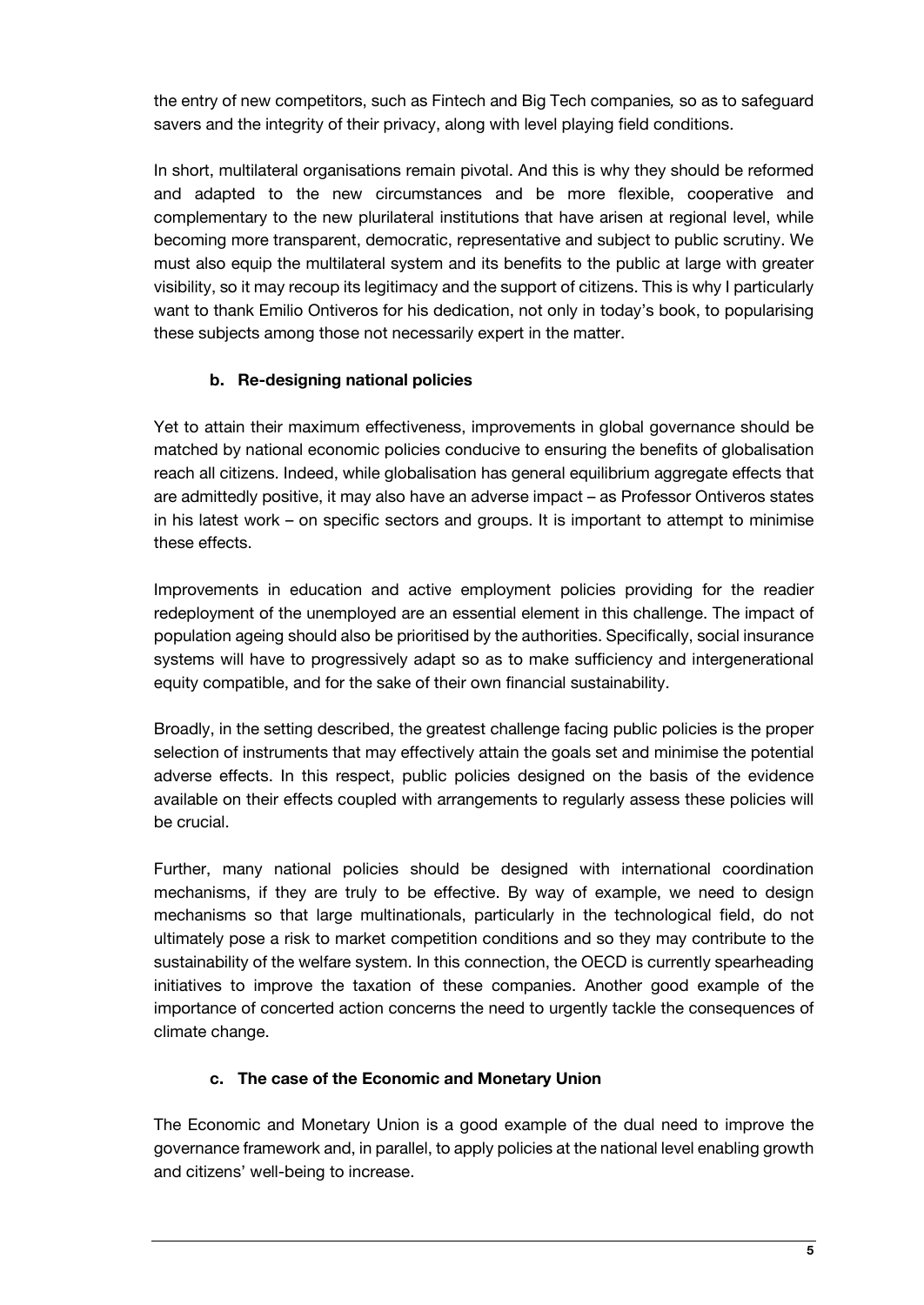In fact, despite the improvements made in the past decade, it is vital to strengthen European integration, especially through the completion of the EMU governance reforms.

Specifically, as I have said on various occasions<sup>2</sup>, we must move promptly towards creating a single capital market and completing the Banking Union. These two initiatives are key both to the financing of investment and business innovation and to achieving a more robust and resilient monetary union in the face of adverse shocks.

The Banking Union is a crucially important and far-reaching project for European construction. And this is why it is essential not to leave it unfinished. Following the start-up of the Single Supervision Mechanism and the Single Resolution Fund, efforts should focus on reaching an agreement on the launch of the European Deposit Insurance Scheme.

Currently, decisions on the supervision and resolution of banks are taken at the European level, while the responsibility for financing deposit guarantee schemes falls on national insurance arrangements. This divergence is not only fertile ground for potential political and institutional conflict, but it also hinders the creation of a true European banking system.

We should also explore the creation of a common safe asset for the whole of the euro area. The operations of financial markets and intermediaries require a broad set of sufficiently liquid assets with minimal counterparty risks.

This need is greater at times of financial turmoil, given that investors tend to react by accumulating low-risk assets. Within the euro area, the volume of these low-risk assets is insufficient, since the debt of only a small number of countries is considered risk-free. That gives rise to a shortage of such assets and to financial fragmentation.

Evidently, an improvement in countries' fiscal positions might help increase the amount of risk-free assets available. But a common safe asset would have additional benefits. It would contribute to weakening the link between bank and sovereign risks, preventing capital movements towards safe assets that might prove destabilising at times of financial tension. And, more generally, it would promote the fairer provision of more stable safe assets for the euro area as a whole.

Moreover, it is worrying that the euro area still has no fiscal policy tools capable of providing for a greater degree of cyclical stability for the Union as a whole. Whereas the United States federal budget smooths close to 10% of economic shocks, in Europe this mechanism is non-existent.

The absence of effective macroeconomic policy coordination mechanisms in the euro area is exacerbated when monetary policy rubs up against its effective interest rate limits. This circumstance might be more frequent in future if we move into a setting of persistent low rates. Further, it is in this context that the effectiveness of fiscal policy may prove greater.

j

 $^2$  See the welcome address "The EMU at 20: from divergence to resilience", for the Third Annual Banco de España Research Conference, available at:

[https://www.bde.es/f/webbde/GAP/Secciones/SalaPrensa/IntervencionesPublicas/Gobernador/Arc/Fic/hdc160919.pdf a](https://www.bde.es/f/webbde/GAP/Secciones/SalaPrensa/IntervencionesPublicas/Gobernador/Arc/Fic/hdc160919.pdf)nd "The European economic policy response to a scenario of lower growth and inflation" for the closing address of the La Granda Summer Courses. Available at:

<https://www.bde.es/f/webbde/GAP/Secciones/SalaPrensa/IntervencionesPublicas/Gobernador/Arc/Fic/hdc310819.pdf>